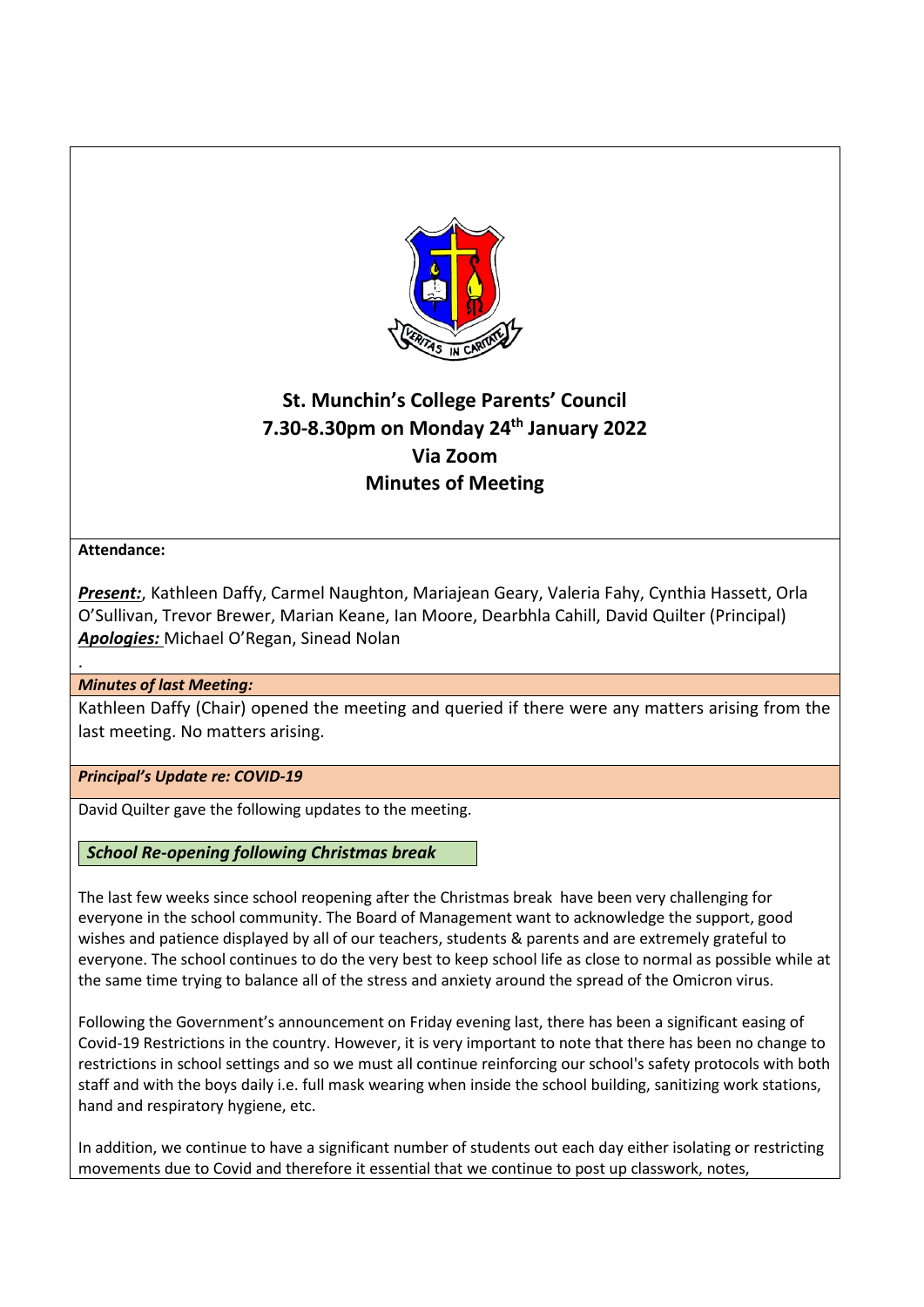presentations, homework, etc. onto TEAMS.

*Leaving Cert/Junior Cert*

Currently there has been no correspondence received from the Department in relation to the Leaving and Junior Cert other than to say both are going ahead this year. Dates have been delayed for the completion of project work and Orals will be going ahead during the Easter holidays and the boys will be updated.

Two changes have been made to the school calendar:

- $\triangleright$  The Pre-Leaving and Junior Cert have been rescheduled to allow for teachers to finish courses and the boys to study. The exams will replicate the actual exams with two being held each day. They will be finished by 18<sup>th</sup> February.
- $\triangleright$  Parent Teacher meeting dates have been changed and will go ahead in the month of March. They will be held on-line, and the school will consider holding the meetings in a similar fashion next year.

#### *Supports attending matches this term*

David Quilter outlined issues that have arisen at matches over the last number of years and in particular the recent Charity Cup match held before Christmas break:

Over the past number of years we have seen a major deterioration in the behaviour of a small number of our students when they attend rugby matches. Over the years the school has paid fines that our students have incurred at matches, by releasing flares, invading the pitches, interfering with other schools' property and the list goes on. In addition, we have always had a long tradition with "Munchin's Chants" being sung by our supporters at matches. In recent years, however, we have seen an increase in non-SMC chants being sung by a small number of our students. Such chants can at times be in very poor taste.

On Friday December 17th, the annual Charity Cup match between Crescent College Comprehensive and St. Munchin's College took place. The match itself was a treat for all spectators. Our players put their heart and soul into the match which led them to victory and of course, their coaches, mentors and all in SMC were thrilled for them. This level of commitment must and should be acknowledged and commended and to say that we are grateful and proud of the level of sportsmanship displayed in our school is an understatement. At the above match the behaviour of a few took the shine off the heroic effort on the field of our players and coaches. It is important to point out, that the behaviour displayed at matches is by a minority of our students.

However, the reality is such that, a small number of our students have misbehaved, and this has led to a situation where our school's reputation has been brought into disrepute.

While any student identified in this episode has been spoken to severely and suspended where deemed necessary, we feel that we must make the very public point that St Munchin's College has no truck with such conduct. It has therefore been agreed unanimously by staff, coaches and discussed at student council meeting to prohibit our students from attending the next two cup matches which are due to take place over the month. This action is taken unilaterally by the College without any outside influence brought to bear. It is done to punish the wrongdoers, to hammer home the seriousness of the College stakeholders in this matter and to uphold the reputation of St Munchin's College where all the excellent work of so many can be undone by so few.

The Parent's Council queried if the issue could be addressed at individual level only. The Principal advised that it was felt that the only way to get the message across was across the whole community. The Parent's Council also queried what was match protocol and was advised that for all cup matches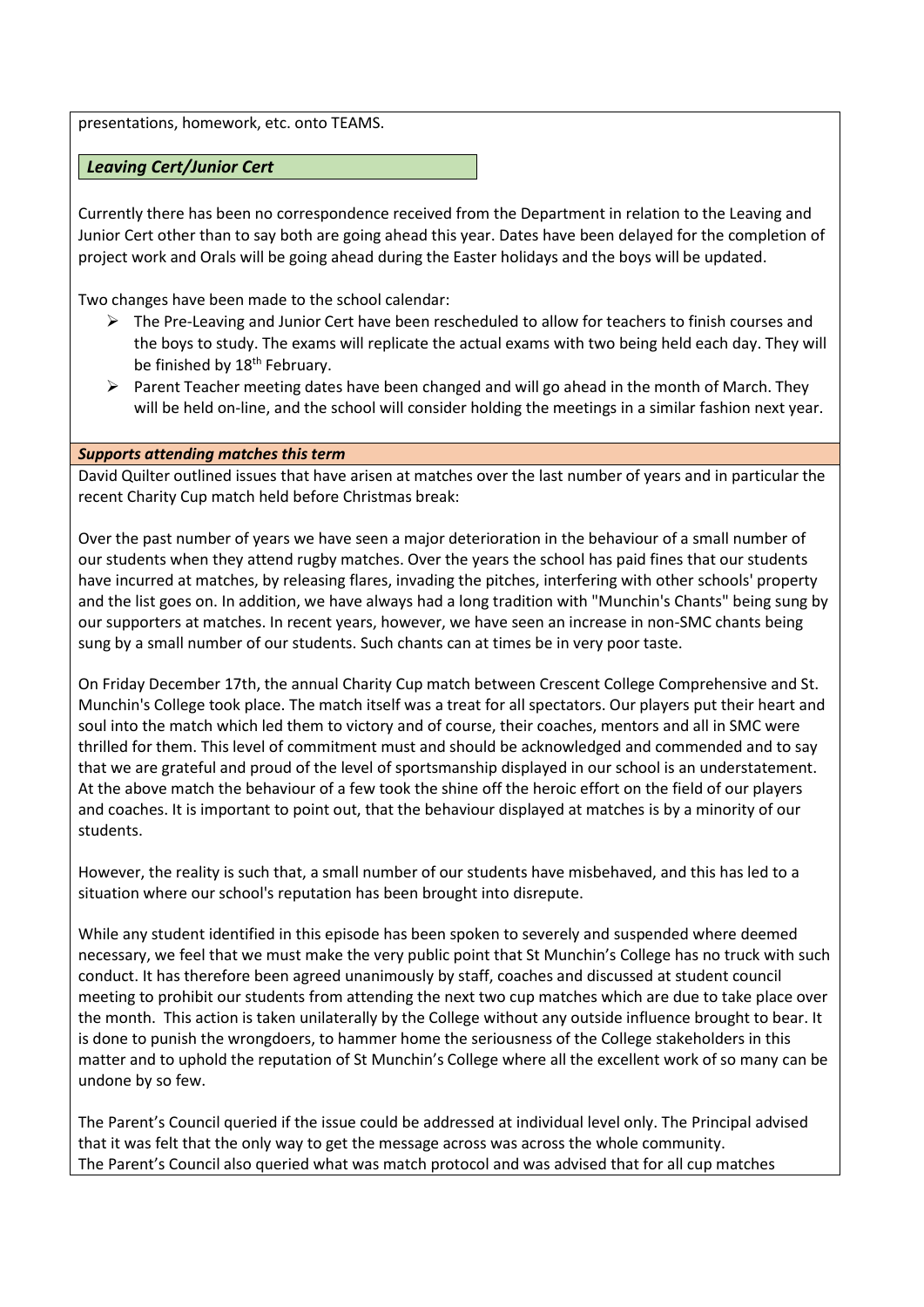wristbands will be sold/have to be purchased in the school by students to attend matches and all students will leave/return to the school at the same time.

## *Key dates*

Senior Cup v Castletroy, 2pm Friday 28th January, Thomond Park

Junior Cup v Ard Scoil Ris, 2pm Wednesday 2nd February, Thomond Park

#### *Parent Teacher Meetings*

David Quilter advised that Online P-T Meetings for 1st, 2nd & 5th Year Parents have been deferred till later in the term due to the high levels of absenteeism after the Christmas break.

The running of online P-T Meetings in December with both 3rd & 6th Years went extremely well and received very positive feedback from both parents & teachers.

#### *School Jackets*

The Parent's Council discussed the quality of the school jacket in relation to cuffs and flap inside the jacket and the possibility of some additional features to the jacket.

The school noted the following improvements to the design of school jackets which were suggested by members of the Parents Council tonight- Inclusion of a Name Tag, Hook to hang up jackets, Reflectors on the outside of all jackets, waterproof coating if possible.

The issue of stock availability was also discussed. The Principal advised that the school order 120 of everything for first years and 50 extra for everyone else. An order form is sent out in April for September and an extra order is sent in October. There would be stock but depending on sizes available.

The Principal also advised that the school had obtained a sponsor, Hungry Lyons, for the next three years for the school Cup jerseys.

## *School Policy in relation to COVID-19/other absences and missed schoolwork*

The Principal advised as we continue to have a significant number of students out each day either isolating or restricting movements due to COVID-19 it is essential that all teachers continue to post up classwork, notes, presentations, homework, etc. onto TEAMS

The Principal also advised regarding school absences, that there is a specific code used for student absences for Positive/Self isolating cases. This is to address the requirement on the school to report absences greater than 20 days twice yearly to the Education Welfare Officer. Absences coded for COVID-19 will be ignored for the 20 days requirement.

The school also accommodated students who missed Christmas exams, due to COVID, to sit exams after Christmas in school. Exams were not sent home at Christmas in the event that credited grades would have to be used.

The Parent's Council also queried the possibility of receiving an automated text from VSWARE when a student was absent and if there was a cost in doing this. The Principal advised that there is a cost factor using facilities on VSWARE and the school had this facility three years ago but wasn't providing the reaction hoped from some parents. It was decided instead to provide more information on VSWARE. The school is currently using 75% of VSWARE but may look to re-activate it again. Currently after 3 days absence the Year Tutor contacts parents/guardians.